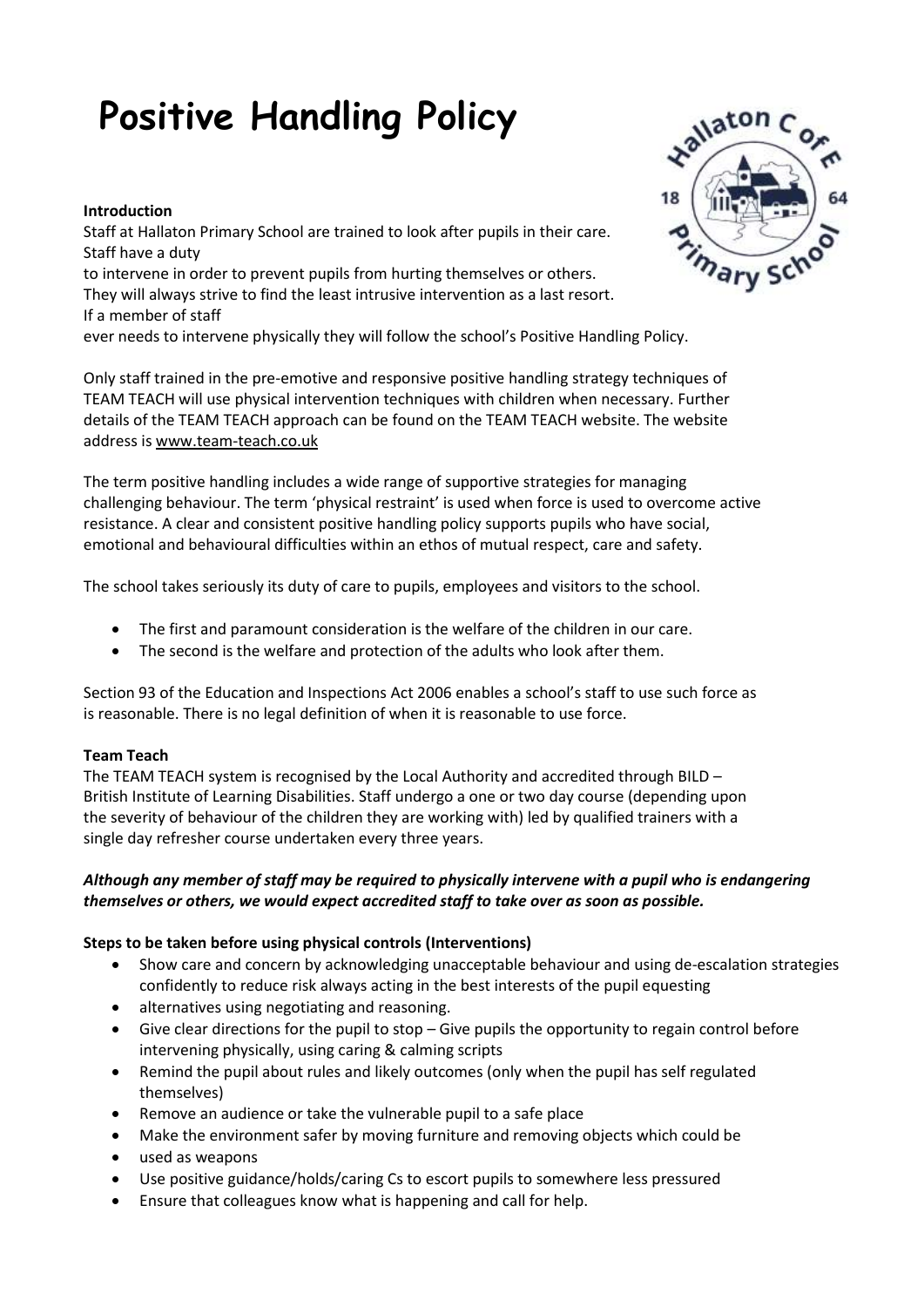## **Restraint**

At Hallaton school we only use physical restraint when there is no realistic alternative – as a very last resort. We

expect staff to risk assess and choose the safest alternative. This also means that we expect staff to experiment and think creatively about alternatives to physical intervention which may be effective. The paramount consideration is that the action is taken in the best interest of the child and that it **reduces rather than increases** risk. Any response to extreme behaviour should be reasonable and proportionate & necessary. Physical restraint must only be in accordance with the following:

- The child should be in immediate danger of harming him/herself or another person or in
- danger of seriously damaging property.
- The member of staff should have good grounds for believing this.
- Only the minimum force necessary to prevent injury or damage should be applied.
- Every effort should be made to secure the presence of other staff before applying restraint.
- These staff can act as assistants or witnesses.
- Once safe, restraint should (maintain dignity & aim to prevent pain , injury & distress) be relaxed to allow the child to regain self-control.
- Restraint should be an act of care and control, not punishment.
- Physical restraint should never be used to force compliance with staff instructions when
- there is no immediate danger present to people and property.
- The restraint should be discussed with the child, if appropriate, and the parents at the
- earliest opportunity.

In addition, whilst or before intervention, staff should speak calmly as a way of reassurance e.g. 'I am doing this to keep you safe'.

## **Responding to unforeseen emergencies**

Even the best planning system cannot cover every eventuality and the school recognises that there are unforeseen or emergency situations in which staff have to think on their feet. An unforeseen event may require an emergency response. After that event, staff have a duty to plan ahead and prepare a new risk assessment.

## **Risk Assessment**

Risk assessments are required for pupils who exhibit **extreme** behaviour. Responsible staff should think ahead to anticipate what might go wrong.

When considering a pupil's behaviour, staff will think about the following questions:

- Can we anticipate a Health and Safety risk related to this pupil's behaviour?
- Have we got all the information we need to conduct a risk assessment?
- Have we provided a written plan as a result?
- What further steps can we take to prevent dangerous behaviour from developing?
- $\bullet$

## **Positive Handling Plans**

Risk management is regarded as an integral part of behaviour management planning. All pupils who have been identified as presenting a risk should have a Positive Handling Plan. The plan details any strategies which have been found to be effective for that individual, along with any particular responses which are not recommended. Any particular physical techniques which have been found to be effective should be named, along with any alerts to any which have proved to be ineffective or which caused problems in the past. Positive Handling Plans should be considered along with the child's Educational Health care Plan (EHCP) and any other planning document relevant to the pupil. They should take account of age, sex, level of physical, emotional and intellectual development, special needs and social context.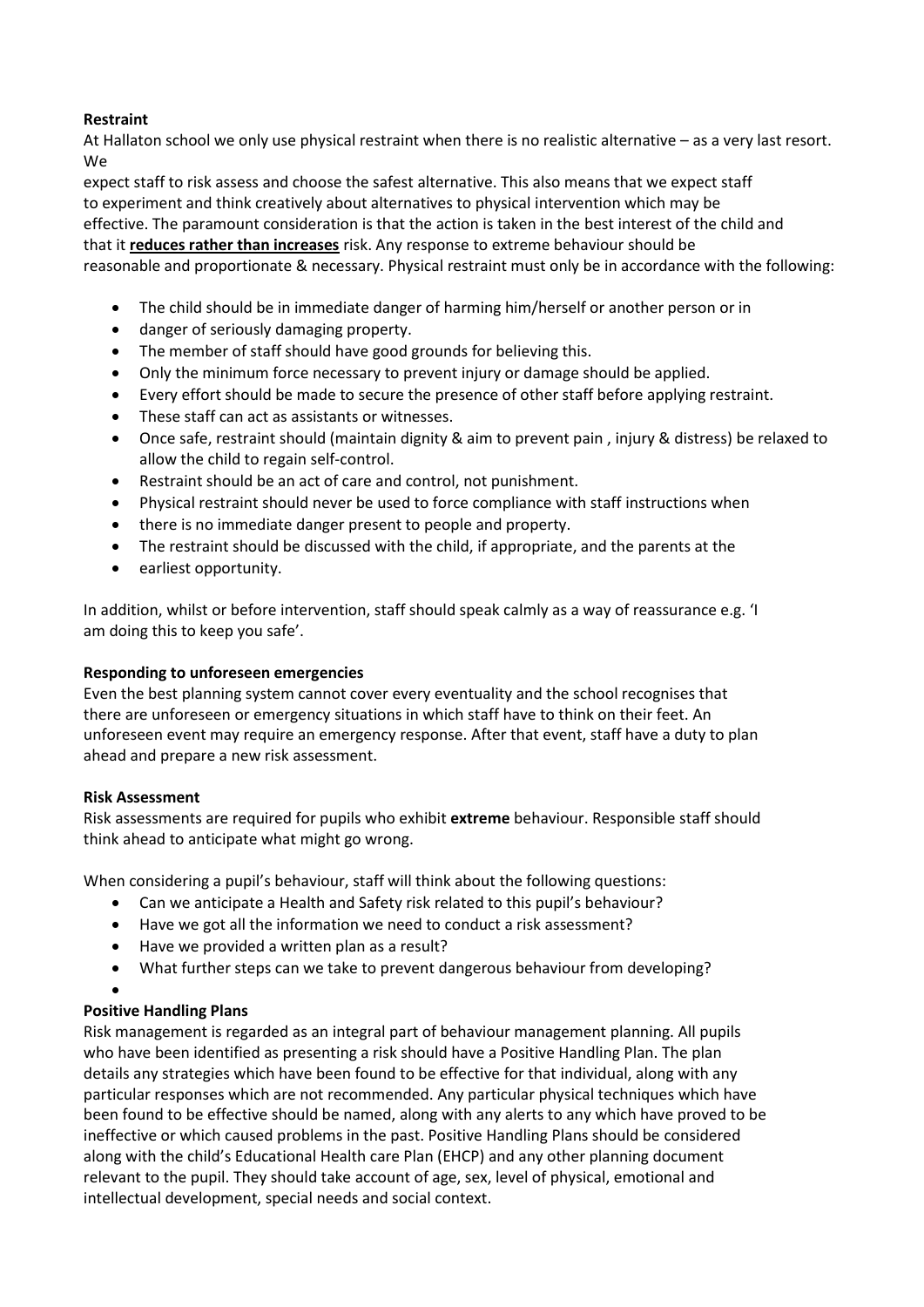#### **Post Incident Debrief**

Following a serious incident, it is the policy of our school to offer support to all involved. This is an opportunity for learning and time needs to be given for following up incidents so that pupils have an opportunity to express their feelings, suggest alternative courses of action for the future and appreciate other peoples' perspective.

It is difficult to devise a framework of support that meets the need of all staff. As individuals we all vary in how much support we need after an unpleasant incident. Generally a member of senior staff would expect to talk to staff and children involved (if appropriate) in any incidents involving violence. If members of staff need time to rest or compose themselves, then the Headteacher will make arrangements for the class group to be supported.

## **Recording**

 All serious incidents or incidents involving restraint will be recorded in the Bound and Numbered Book which is kept in the Head teacher's office.

Within these recording strategies, all details must be recorded by witnesses within twenty-four hours and signed by at least two members of staff. The Head teacher needs to be informed.

### **Monitoring and Evaluation**

The Head Teacher will ensure that each incident is reviewed and instigate further action as required.

### **Parents**

When there is concern about a child, parents will be invited to contribute to a risk assessment and Positive Handling Plan. Written parental agreement will form part of this. Parents will be informed of the school's policies. Parents will be informed following serious incidents.

## **Complaints and Allegations**

Any complaints will follow the school's complaints procedure.

**Appendix 1** List of those qualified to use TEAM TEACH techniques.

**Appendix 2** Blank positive handling plan including RA

The school's behaviour, safeguarding, and anti-bullying policies will all be incorporated into the care package which is used to address each child's needs.

Policy written: **Februrary 2022** Next review date: **February 2023**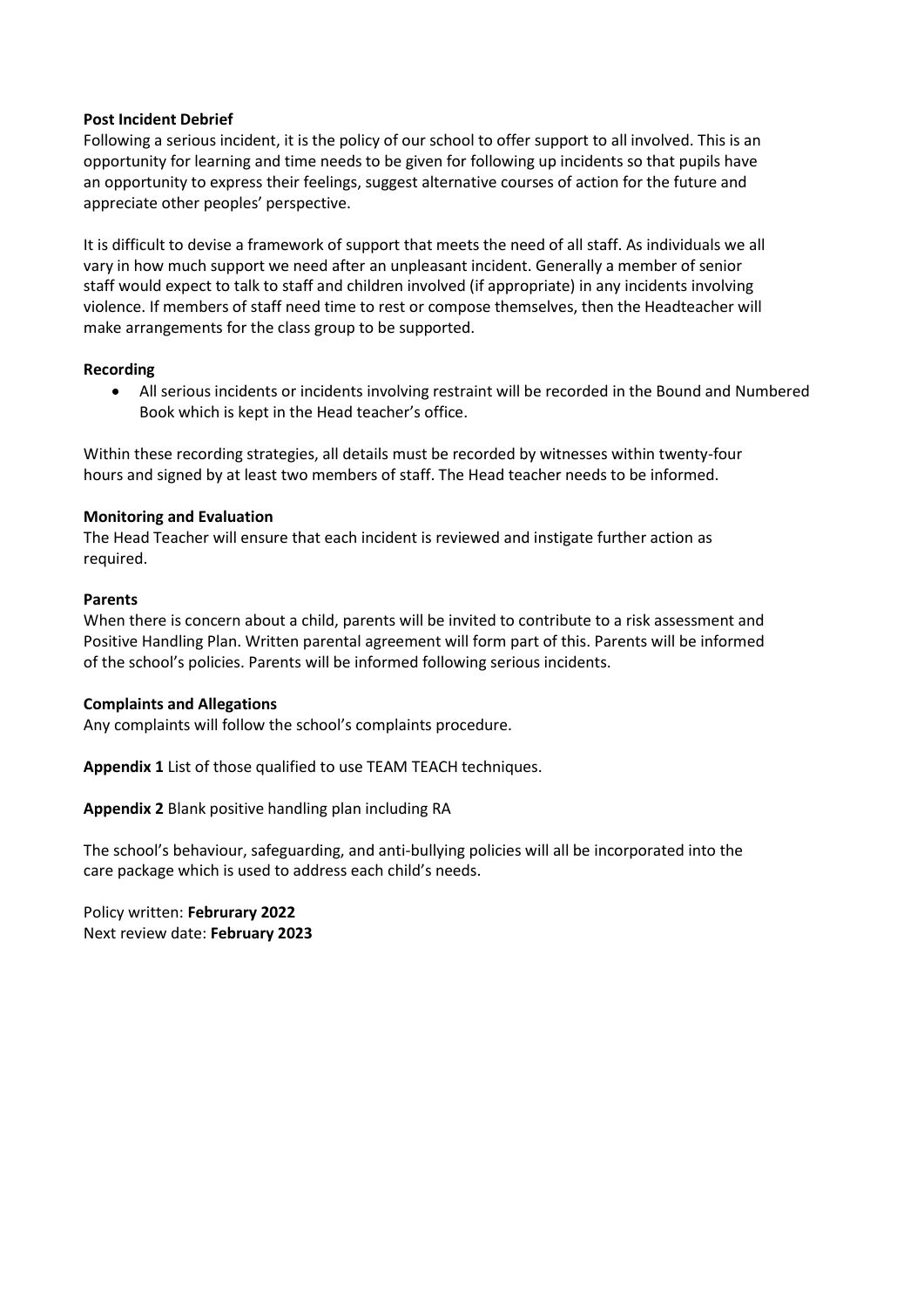#### **APPENDIX 1**

Staff trained in the TEAM TEACH positive handling intervention techniques as at January 2022 are:

**Diane Riley Elspeth Smith Susan Mann Rebecca Hedgecott Katherine Mallalieu Nicole Hickman Ellie Chattaway Michelle Leah Dipti Hughes Sam Merriman Rachel Fletcher Karen Grace**

*Team Teach techniques seek to avoid injury to the service user, but it is possible that bruising or scratching may occur accidentally, and these are not to be seen necessarily as a failure of professional technique, but a regrettable and infrequent "side-effect" of ensuring that the service user remains safe"* **George Matthews – Founder**

- **Staff training and supervision of practice should support dynamic risk assessment.**
- **When considering whether to use a restraint with a child or young person, staff should ask themselves:**

**'What would I want somebody to do in similar circumstances if this was my child?'**